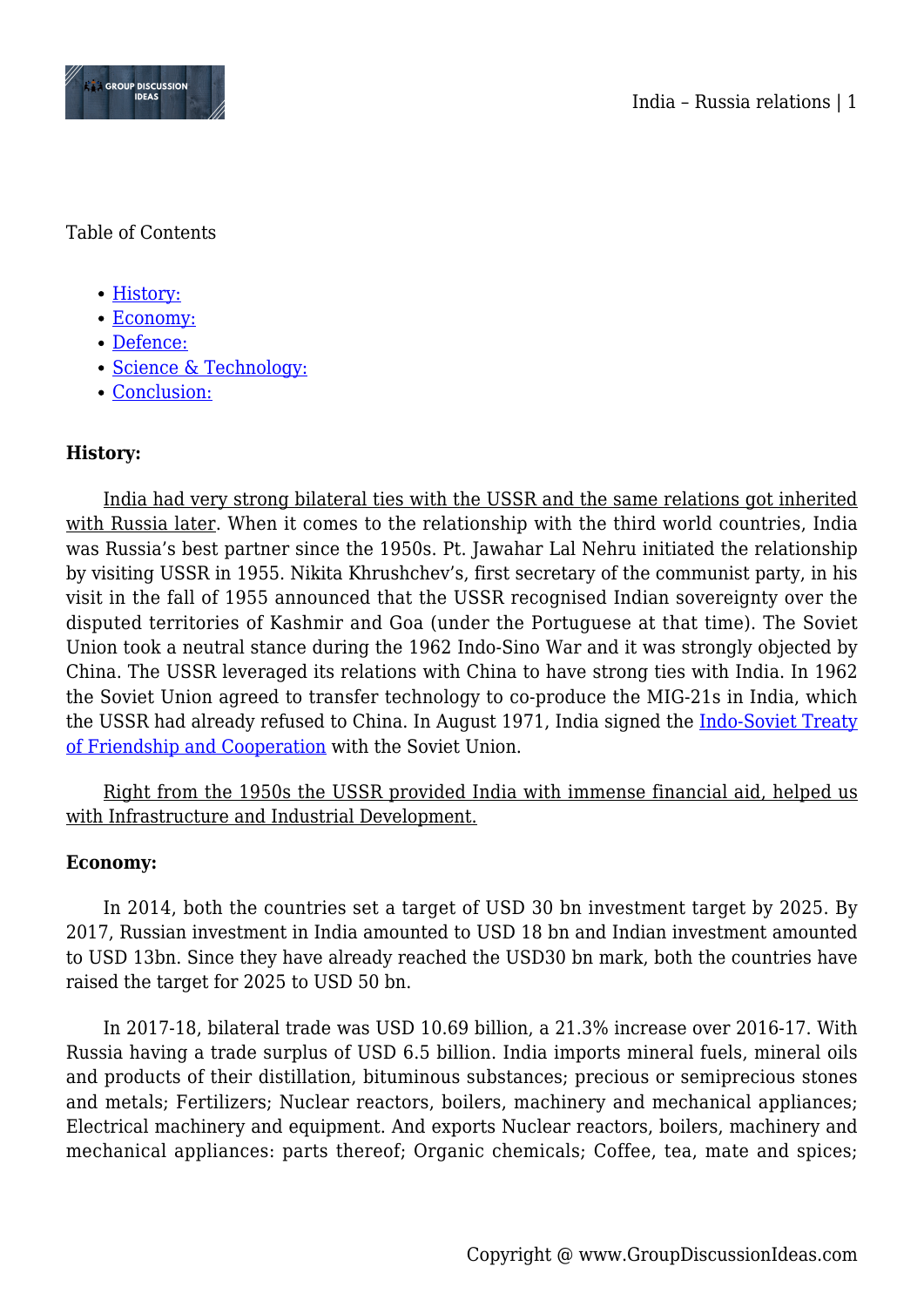



Vehicles and parts and accessories thereof.

To further enhance the bilateral trade both the countries are planning on trading in national currencies and a free trade agreement.

### **Defence:**

Russia has been a very generous defence partner to India right from the time of Independence. In terms of defence technology, the buyer-seller relationship has evolved into joint research and development. BrahMos missile system, licenced production of SU-30 fighter aircraft and T-90 battle tanks are some of the examples of joint co-operation. Russia is the biggest arms supplier to India. Soon an AK-203 assault rifle manufacturing plant will be set up in Amethi by joint cooperation and S-400 Air Defence Systems will be supplied to us. Russia has over the years supplied attack and transport aircraft and helicopters, tanks, aircraft carriers, submarines, frigates, assault rifles, bullet proof vests etc.

Both the countries regularly have the military exercise 'INDRA' and airforce exercise 'Avia INDRA'.

## **Science & Technology:**

Russia is an important partner to India in Nuclear Energy, Space Technology and other fields of Science.

- 1. Nuclear Energy: In December 2014, both the countries signed an agreement for strengthening cooperation in the field of peaceful use of Nuclear Energy. Kudankulam Nuclear Power Plant (KKNPP) is being built in India with Russian cooperation. KKNPP Units 1 and 2 have already become operational. In 2015 an agreement on the localization of manufacturing of nuclear equipment in India was also concluded.
- 2. Space Cooperation: Both the countries have a had a very long history of peaceful cooperation in the field of space. The first Indian satellite 'Aryabhatta' was launched on a Russian launch vehicle. India's first man in space, Sqn. Ldr. Rakesh Sharma went with the Russians in a Russian module. Several MoUs have been signed to further enhance the cooperation.
- 3. Science & Technology: The Working Group on Science and Technology functioning under IRIGC-TEC, the Integrated Long-Term Programme (ILTP) and the Basic Science Cooperation Programme are the three main institutional mechanisms for bilateral Science and Technology cooperation, while the Science Academies of the two countries promote inter-academy exchanges. Several other steps have also been taken